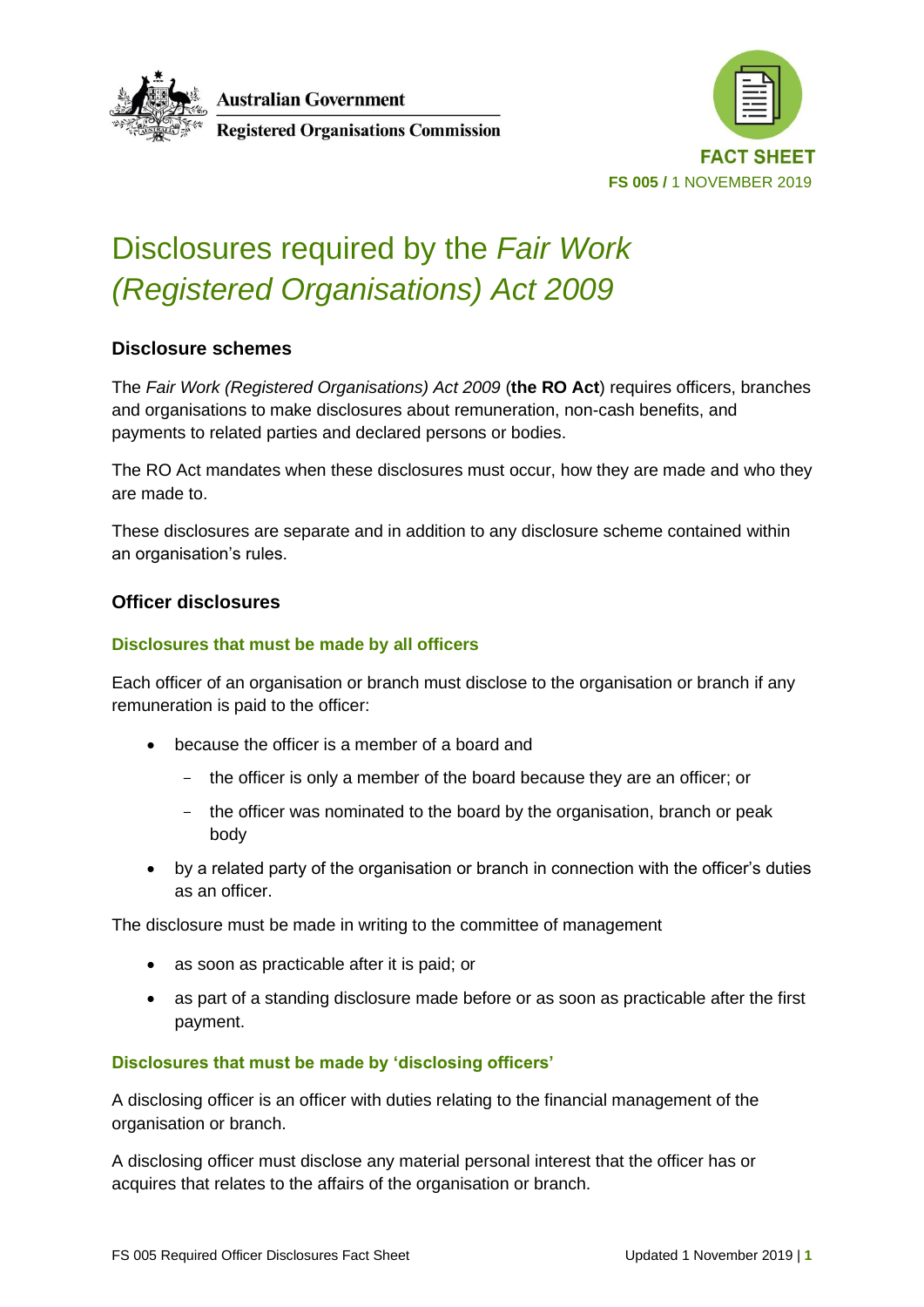

The disclosure must:

- be made as soon as practicable after the interest is acquired;
- include details of the nature and extent of the interest and how it relates to the affairs of the organisation or branch;
- be made at a committee of management meeting (orally or in writing) or to the committee of management members individually in writing.

#### **Interests that do not need to be disclosed**

Officers are not required to disclose material personal interests if the interest is:

- due to the officer being a member, or representative of a member, and the interest is held in common with other members of the organisation or branch
- in relation to the officer's remuneration as an officer
- in relation to a contract of the organisation or branch that is subject to approval by the members
- in a contract for the benefit of a related party of the organisation or branch that is a body corporate and arises merely because the officer is on the board of the related party; or
- already contained in an effective standing notice of disclosure. Section 293D of the RO Act contains information on how to make standing disclosures.

#### **Restriction on taking part in decisions**

An officer with a material personal interest must not be present during any deliberation or take part in any decision on the matter if the interest:

- relates to the affairs of an organisation or branch AND
- is required to be disclosed.

The officer may be present and take part in decisions if the remaining members of the committee of management have passed a resolution stating the officer should not be disqualified. The requirements of the resolution are set out in section 293F of the RO Act.

# **Organisation and branch disclosures**

#### **Disclosure of top five rankings of officers**

Each organisation and branch must rank all of its officers from highest to lowest by relevant remuneration and for each officer ranked no lower than fifth, disclose in relation to the financial year:

- their identity
- the actual amount of each officer's relevant remuneration; and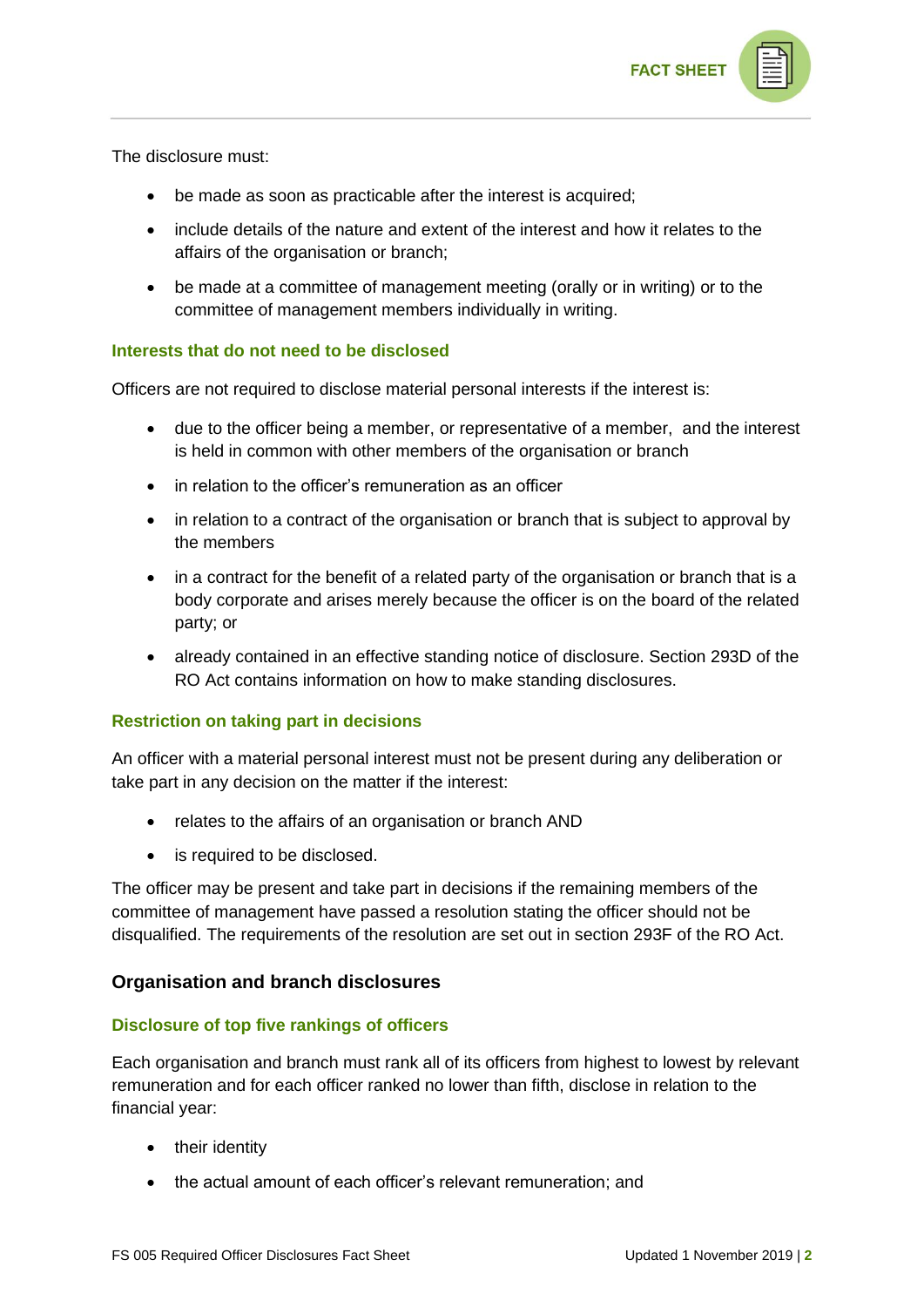

• the value and form of the officer's relevant non-cash benefits

Relevant remuneration and relevant non-cash benefits are defined in section 293BC of the RO Act.

It is possible that an organisation or branch will need to disclose the identity, relevant remuneration and non-cash benefits of more than five officers. This could occur where two or more officers have received the same relevant remuneration which ranks them equal first, second, third, fourth or fifth.

The disclosure must occur within the *officer and related party disclosure statement*.

## **Disclosure of material personal interests**

Once an organisation or branch receives a disclosure of a material personal interest it must record it in the minutes of the meeting of the committee of management where the disclosure was made (or the first meeting after a non-meeting disclosure).

The organisation or branch must provide details of the disclosure to any member who has made a written request for them within 28 days of receiving the request.

## **Disclosure of payments to related parties and declared persons or bodies**

For each financial year, the organisation and branch must disclose each payment made during the financial year to:

- a related party of the organisation or branch
- a declared person or body of the organisation or branch.

The disclosure must occur within the *officer and related party disclosure statement*.

#### **Payments that do not need to be disclosed**

A payment does not need to be disclosed by an organisation or branch if:

- the related party is an officer of the organisation or branch and the payment relates to remuneration or reimbursement for expenses reasonably incurred in performing their duties
- the payment arises from a deduction from remuneration paid to officers or employees
- the payment would be a reasonable 'arm's length' transaction
- the total of non-disclosable payments to the related party is less than the amount prescribed by the regulations
- the payment is made to a related party in their capacity as a member of the organisation or branch and does not discriminate unfairly against other members.

The definition of related party is found in section 9B and the definition of declared person or body is found in section 293G of the RO Act.